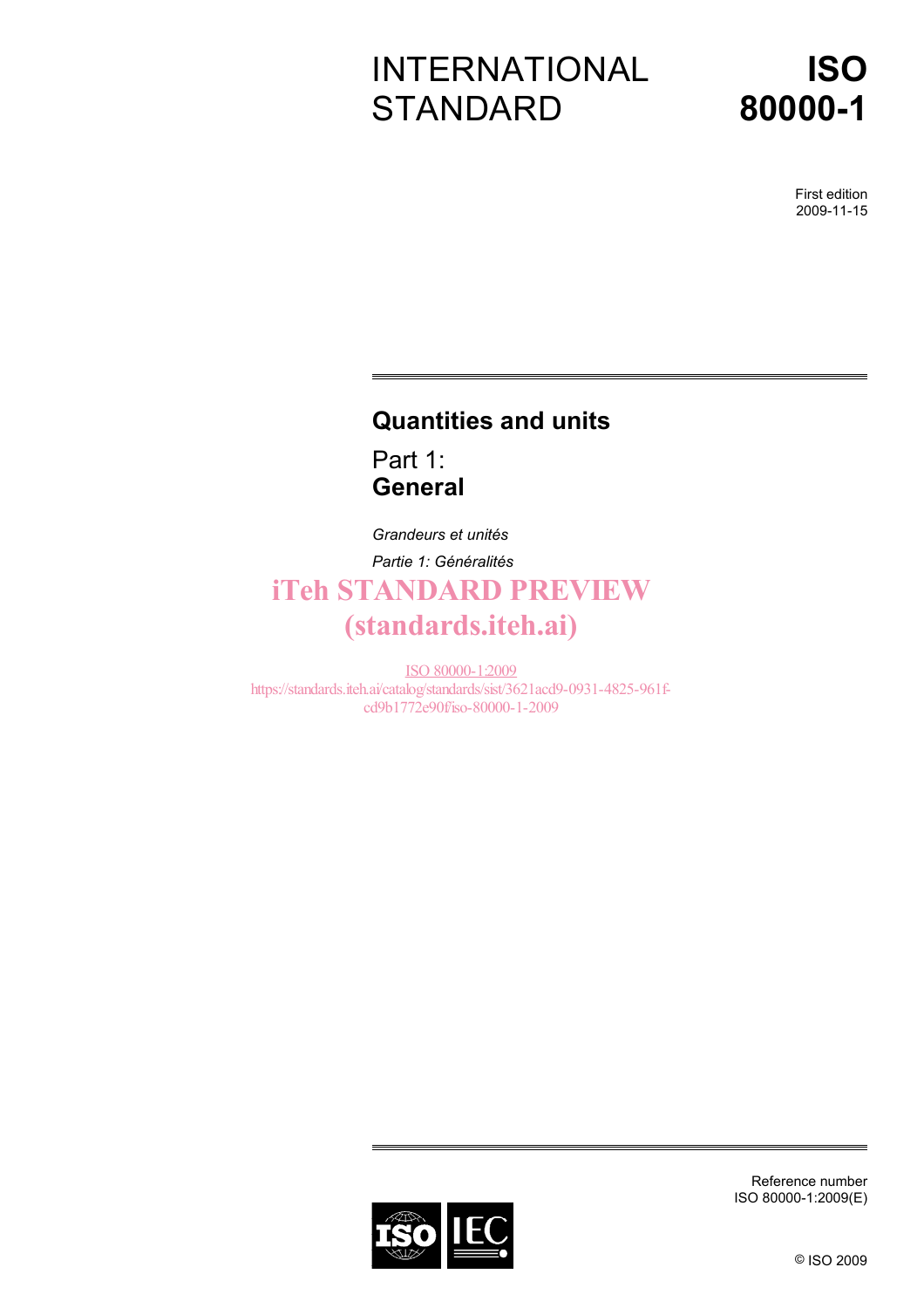#### **PDF disclaimer**

This PDF file may contain embedded typefaces. In accordance with Adobe's licensing policy, this file may be printed or viewed but shall not be edited unless the typefaces which are embedded are licensed to and installed on the computer performing the editing. In downloading this file, parties accept therein the responsibility of not infringing Adobe's licensing policy. The ISO Central Secretariat accepts no liability in this area.

Adobe is a trademark of Adobe Systems Incorporated.

Details of the software products used to create this PDF file can be found in the General Info relative to the file; the PDF-creation parameters were optimized for printing. Every care has been taken to ensure that the file is suitable for use by ISO member bodies. In the unlikely event that a problem relating to it is found, please inform the Central Secretariat at the address given below.

# iTeh STANDARD PREVIEW (standards.iteh.ai)

ISO 80000-1:2009 https://standards.iteh.ai/catalog/standards/sist/3621acd9-0931-4825-961fcd9b1772e90f/iso-80000-1-2009



# **COPYRIGHT PROTECTED DOCUMENT**

#### © ISO 2009

All rights reserved. Unless otherwise specified, no part of this publication may be reproduced or utilized in any form or by any means, electronic or mechanical, including photocopying and microfilm, without permission in writing from either ISO at the address below or ISO's member body in the country of the requester.

ISO copyright office Case postale 56 • CH-1211 Geneva 20 Tel. + 41 22 749 01 11 Fax + 41 22 749 09 47 E-mail copyright@iso.org Web www.iso.org

Published in Switzerland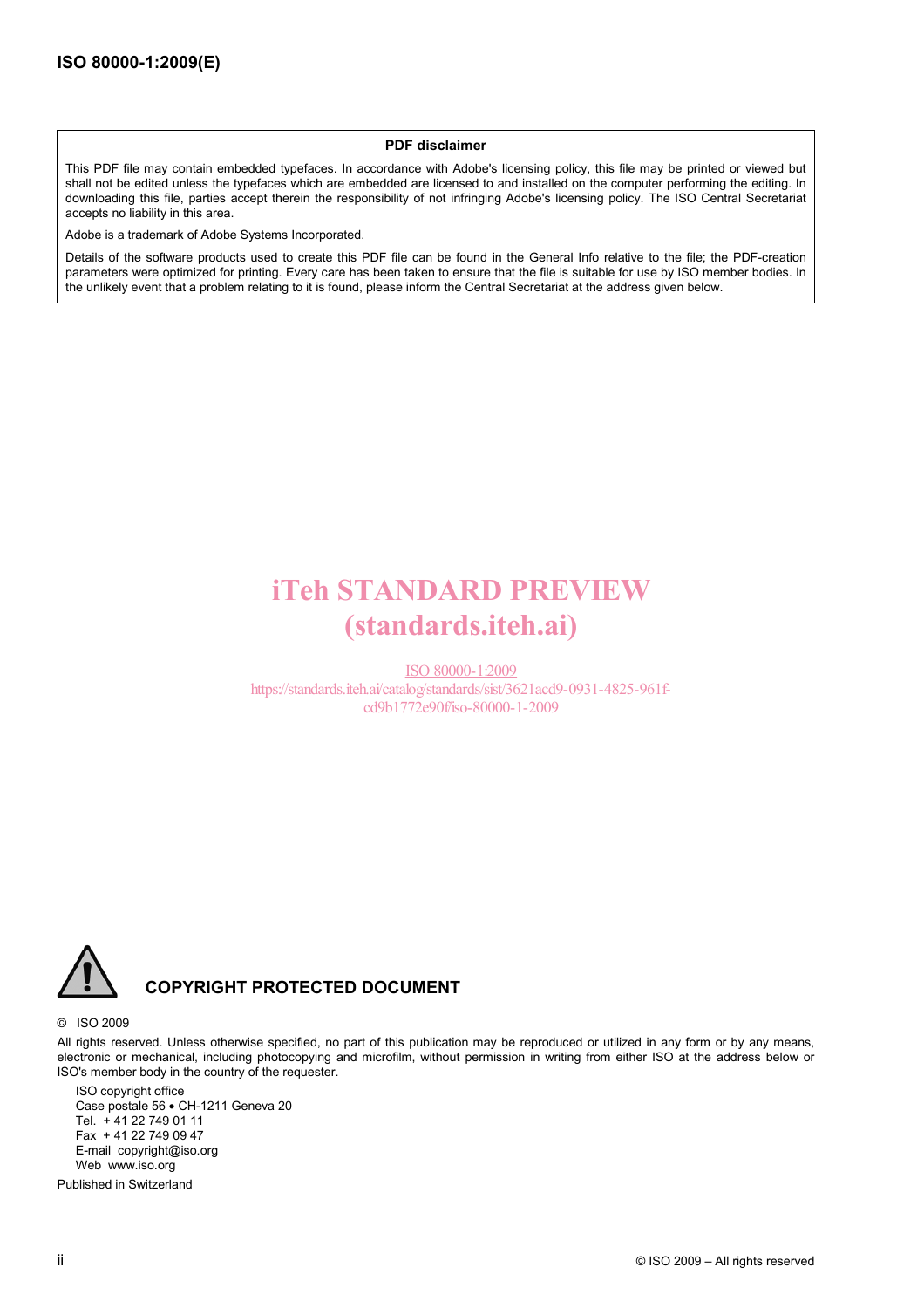# **Contents**

Page

| $\mathbf{1}$   |  |
|----------------|--|
| $\mathbf{2}$   |  |
| 3              |  |
| 4              |  |
| 5              |  |
| 6              |  |
| $\overline{7}$ |  |
|                |  |
|                |  |
|                |  |
|                |  |
|                |  |
|                |  |

ISO 80000-1:2009 https://standards.iteh.ai/catalog/standards/sist/3621acd9-0931-4825-961fcd9b1772e90f/iso-80000-1-2009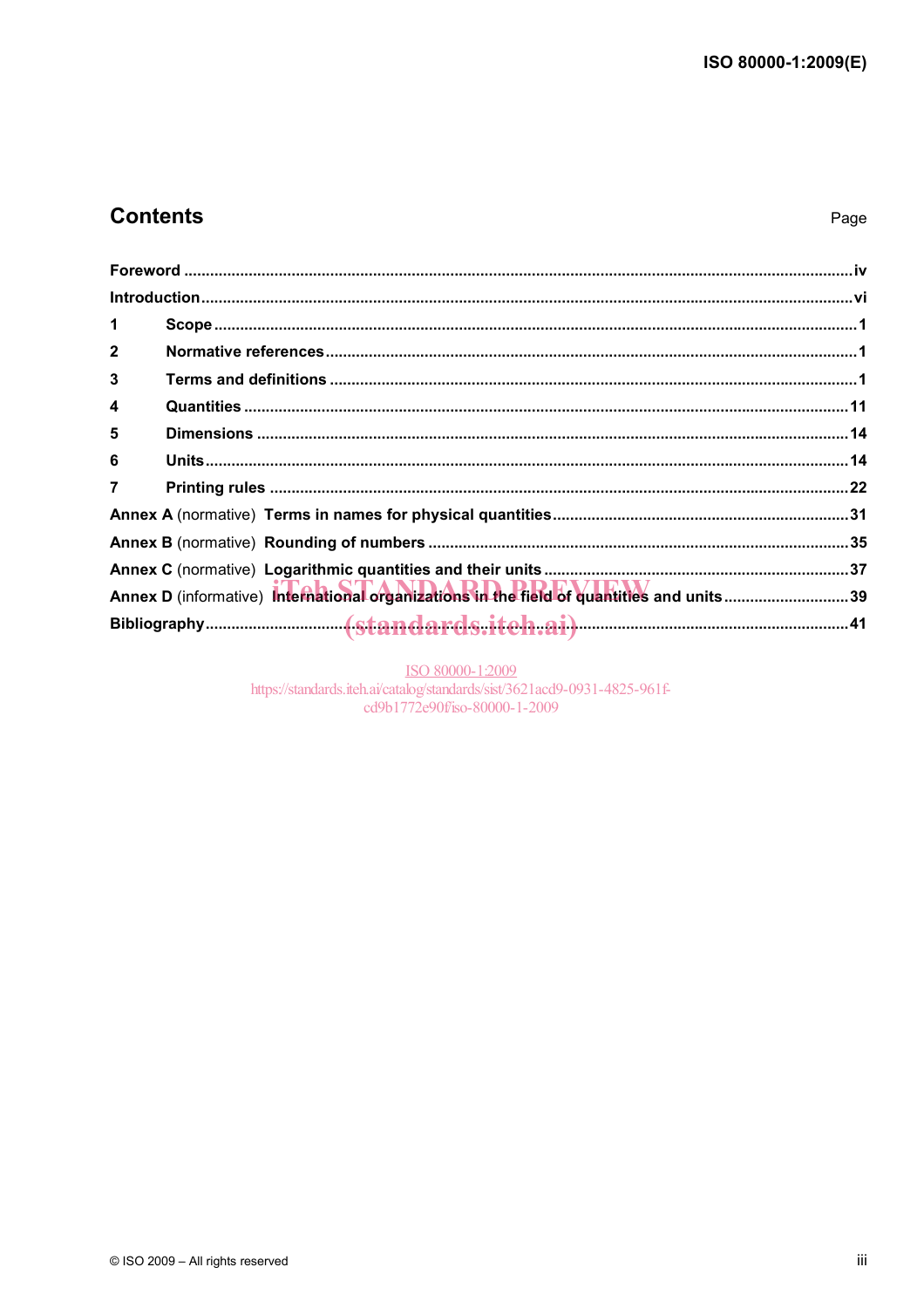# **Foreword**

ISO (the International Organization for Standardization) is a worldwide federation of national standards bodies (ISO member bodies). The work of preparing International Standards is normally carried out through ISO technical committees. Each member body interested in a subject for which a technical committee has been established has the right to be represented on that committee. International organizations, governmental and non-governmental, in liaison with ISO, also take part in the work. ISO collaborates closely with the International Electrotechnical Commission (IEC) on all matters of electrotechnical standardization.

International Standards are drafted in accordance with the rules given in the ISO/IEC Directives, Part 2.

The main task of technical committees is to prepare International Standards. Draft International Standards adopted by the technical committees are circulated to the member bodies for voting. Publication as an International Standard requires approval by at least 75 % of the member bodies casting a vote.

Attention is drawn to the possibility that some of the elements of ISO 80000-1 may be the subject of patent rights. ISO shall not be held responsible for identifying any or all such patent rights.

ISO 80000-1 was prepared by Technical Committee ISO/TC 12, *Quantities and units* in co-operation with IEC/TC 25, *Quantities and units*.

This first edition of ISO 80000-1 cancels and replaces ISO 31-0:1992 and ISO 1000:1992. It also incorporates the Amendments ISO 31-0:1992/Amd.1:1998, ISO 31-0:1992/Amd.2:2005 and ISO 1000:1992/Amd.1:1998.<br>The major technical changes from the previous standard are the following: The major technical changes from the previous standard are the following:

- the structure has been changed to emphasize that quantities come first and units then follow; https://standards.iteh.ai/catalog/standards/sist/3621acd9-0931-4825-961f-
- definitions in accordance with ISO/IEC Guide 99:2007 have been added;
- Annexes A and B have become normative;
- a new normative Annex C has been added.

ISO 80000 consists of the following parts, under the general title *Quantities and units*:

- Part 1: General
- Part 2: Mathematical signs and symbols to be used in the natural sciences and technology
- ⎯ *Part 3: Space and time*
- ⎯ *Part 4: Mechanics*
- ⎯ *Part 5: Thermodynamics*
- Part 7: Light
- ⎯ *Part 8: Acoustics*
- ⎯ *Part 9: Physical chemistry and molecular physics*
- ⎯ *Part 10: Atomic and nuclear physics*
- ⎯ *Part 11: Characteristic numbers*
- ⎯ *Part 12: Solid state physics*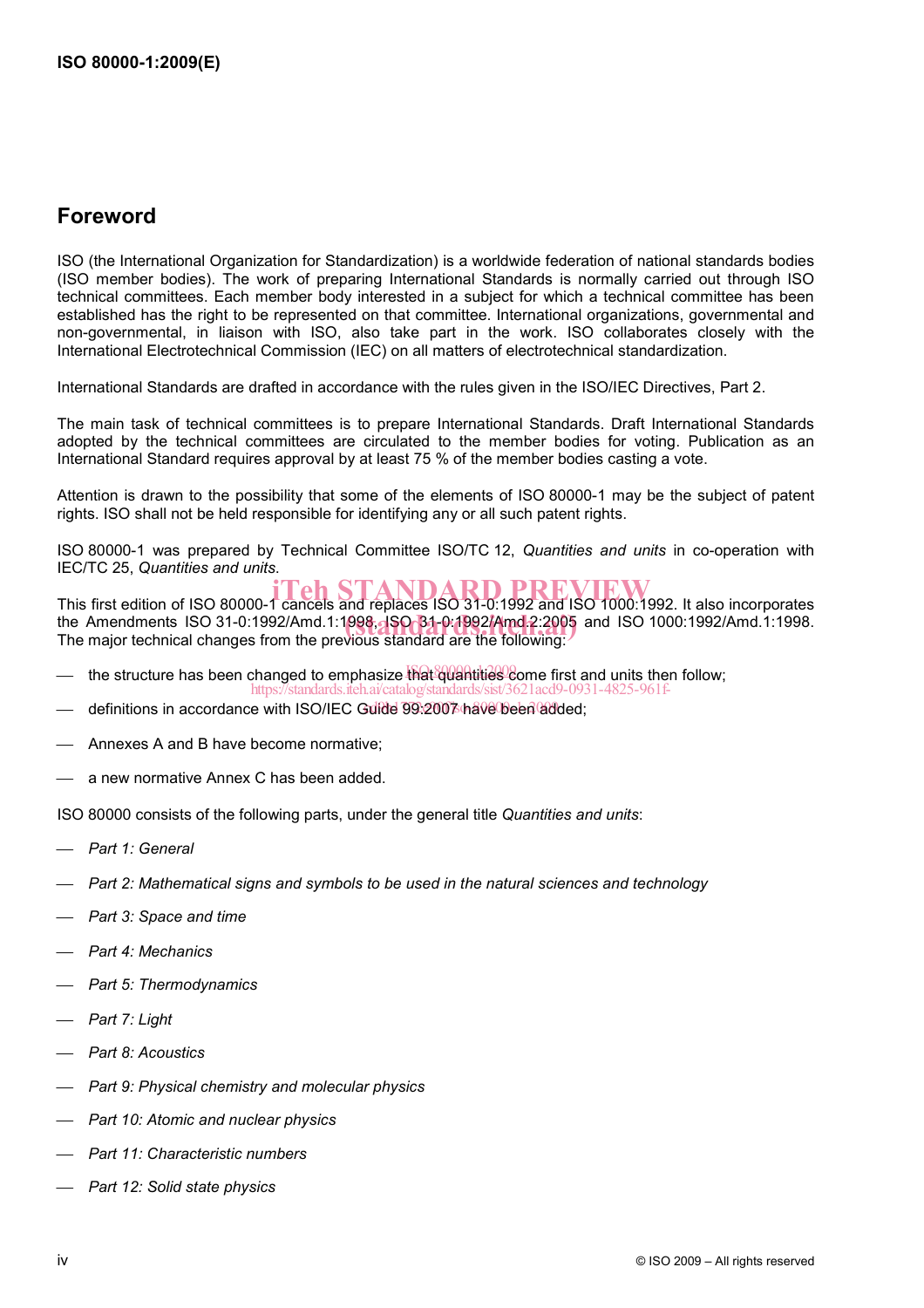IEC 80000 consists of the following parts, under the general title *Quantities and units*:

- ⎯ *Part 6: Electromagnetism*
- ⎯ *Part 13: Information science and technology*
- ⎯ *Part 14: Telebiometrics related to human physiology*

# iTeh STANDARD PREVIEW (standards.iteh.ai)

ISO 80000-1:2009 https://standards.iteh.ai/catalog/standards/sist/3621acd9-0931-4825-961fcd9b1772e90f/iso-80000-1-2009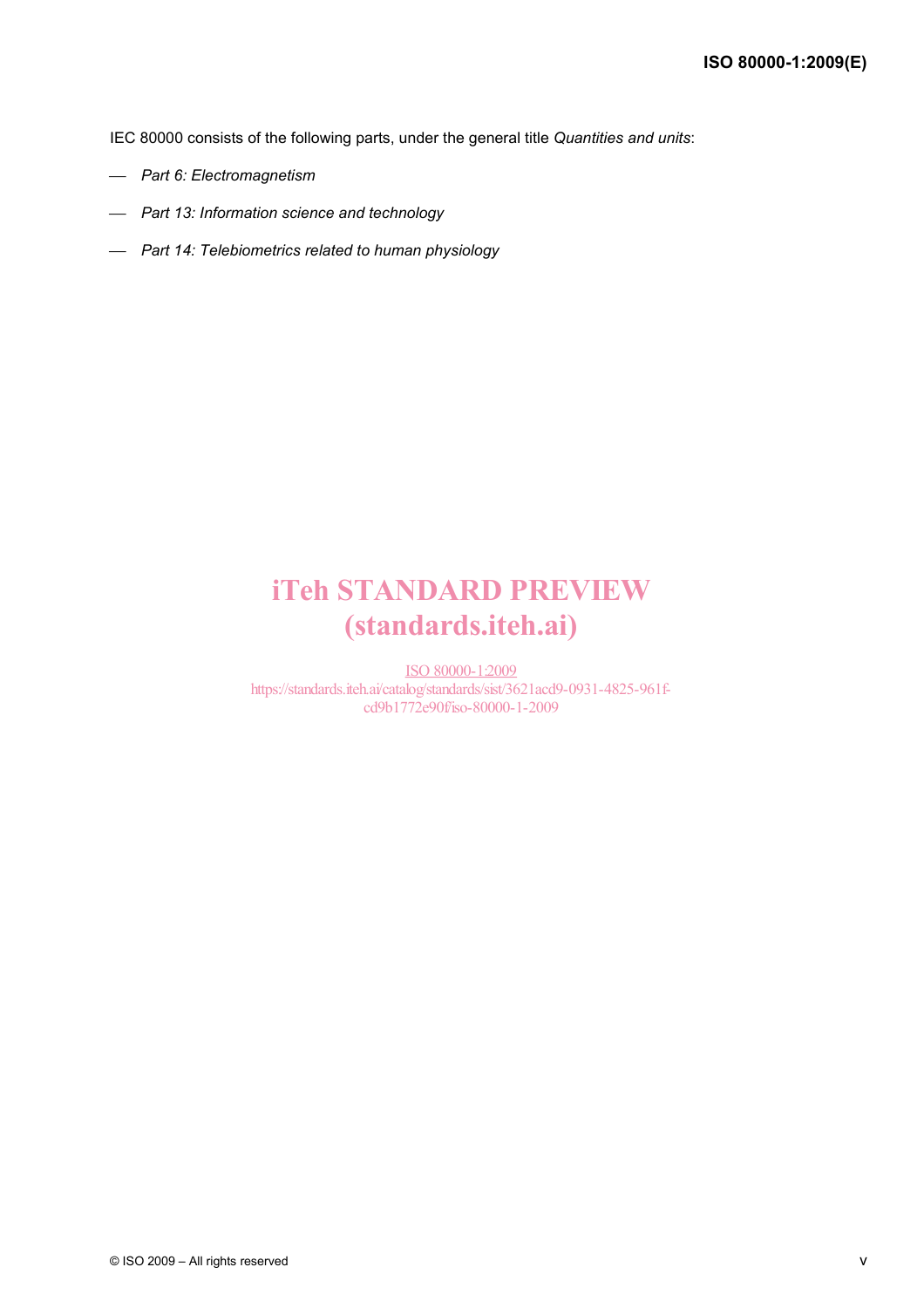# **Introduction**

# **0.1 Quantities**

Systems of quantities and systems of units can be treated in many consistent, but different, ways. Which treatment to use is only a matter of convention. The presentation given in this International Standard is the one that is the basis for the International System of Units, the SI (from the French: *Système international d'unités*), adopted by the General Conference on Weights and Measures, the CGPM (from the French: *Conférence générale des poids et mesures*).

The quantities and relations among the quantities used here are those almost universally accepted for use throughout the physical sciences. They are presented in the majority of scientific textbooks today and are familiar to all scientists and technologists.

NOTE For electric and magnetic units in the CGS-ESU, CGS-EMU<sup>1)</sup> and Gaussian systems, there is a difference in the systems of quantities by which they are defined. In the CGS-ESU system, the electric constant  $\varepsilon_0$  (the permittivity of vacuum) is defined to be equal to 1, i.e. of dimension one; in the CGS-EMU system, the magnetic constant  $\mu_0$ (permeability of vacuum) is defined to be equal to 1, i.e. of dimension one, in contrast to those quantities in the ISQ where they are not of dimension one. The Gaussian system is related to the CGS-ESU and CGS-EMU systems and there are similar complications. In mechanics, Newton's law of motion in its general form is written *F* = *c*⋅*ma*. In the old technical system, MKS<sup>2)</sup>,  $c = 1/g_n$ , where  $g_n$  is the standard acceleration of free fall; in the ISQ,  $c = 1$ .

The quantities and the relations among them are essentially infinite in number and are continually evolving as<br>new fields of science and technology are developed. Thus, it is not possible to list all these quantities and new fields of science and technology are developed. Thus, it is not possible to list all these quantities and relations in this International Standard; instead, a selection of the more commonly used quantities and the relations among them is presented relations among them is presented.

https://standards.iteh.ai/catalog/standards/sist/3621acd9-0931-4825-961f-

It is inevitable that some readers working in particular speciall to fields may find that the quantities they are interested in using may not be listed in this International Standard or in another International Standard. However, provided that they can relate their quantities to more familiar examples that are listed, this will not prevent them from defining units for their quantities.

Most of the units used to express values of quantities of interest were developed and used long before the concept of a system of quantities was developed. Nonetheless, the relations among the quantities, which are simply the equations of the physical sciences, are important, because in any system of units the relations among the units play an important role and are developed from the relations among the corresponding quantities.

The system of quantities, including the relations among them the quantities used as the basis of the units of the SI, is named the *International System of Quantities*, denoted "ISQ", in all languages. This name was not used in ISO 31, from which the present harmonized series has evolved. However, ISQ does appear in ISO/IEC Guide 99:2007 and in the SI Brochure[8], Edition 8:2006. In both cases, this was to ensure consistency with the new *Quantities and units* series that was under preparation at the time they were published; it had already been announced that the new term would be used. It should be realized, however, that ISQ is simply a convenient notation to assign to the essentially infinite and continually evolving and expanding system of quantities and equations on which all of modern science and technology rests. ISQ is a shorthand notation for the "system of quantities on which the SI is based", which was the phrase used for this system in ISO 31.

l

<sup>1)</sup> CGS = centimetre-gram-second; ESU = electrostatic units; EMU = electromagnetic units.

<sup>2)</sup> MKS = metre-kilogram-second.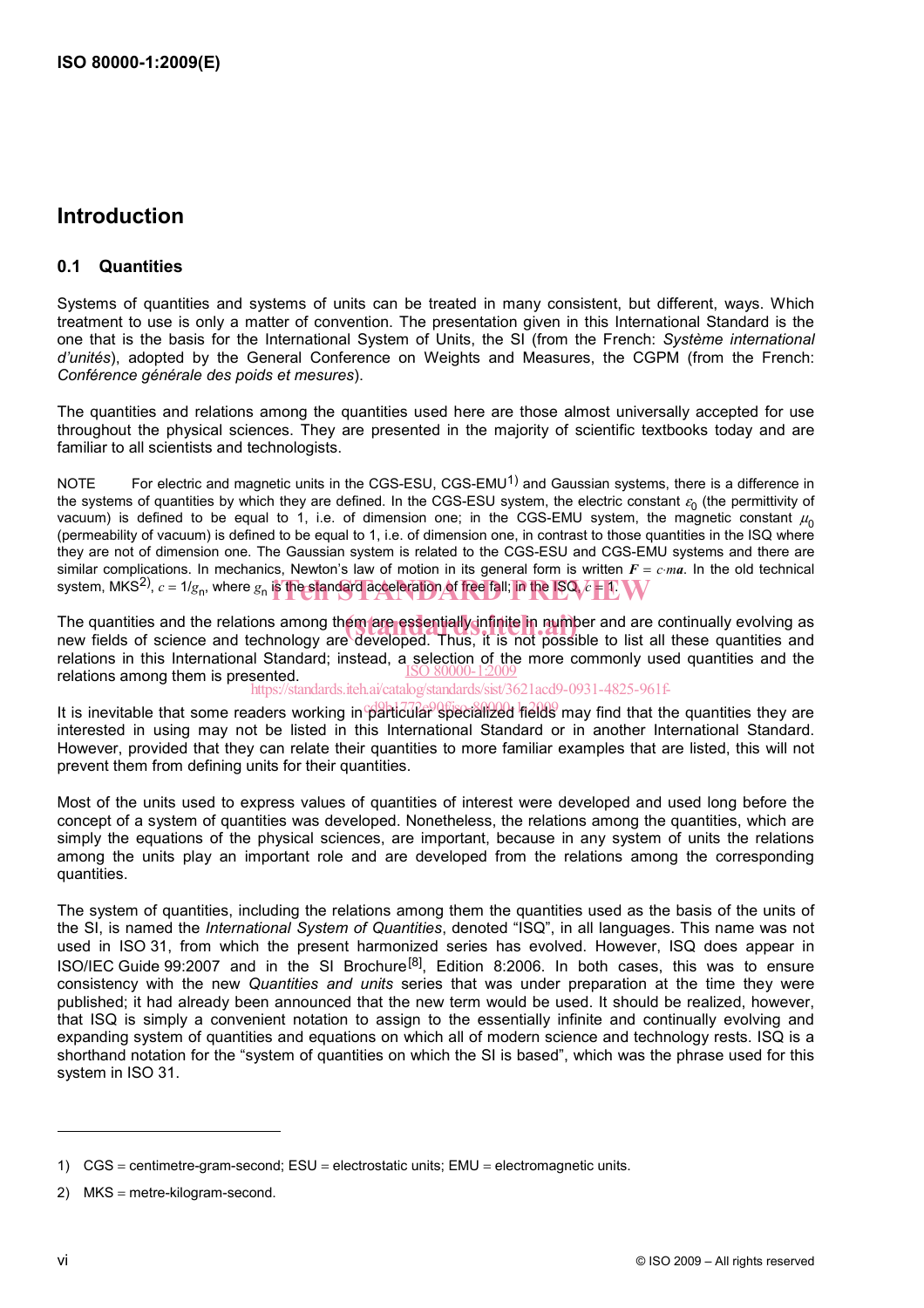# **0.2 Units**

A system of units is developed by first defining a set of base units for a small set of corresponding base quantities and then defining derived units as products of powers of the base units corresponding to the relations defining the derived quantities in terms of the base quantities. In this International Standard and in the SI, there are seven base quantities and seven base units. The base quantities are length, mass, time, electric current, thermodynamic temperature, amount of substance, and luminous intensity. The corresponding base units are the metre, kilogram, second, ampere, kelvin, mole, and candela, respectively. The definitions of these base units, and their practical realization, are at the heart of the SI and are the responsibility of the advisory committees of the International Committee for Weights and Measures, the CIPM (from the French: *Comité international des poids et mesures*). The current definitions of the base units, and advice for their practical realization, are presented in the SI Brochure<sup>[8]</sup>, published by and obtainable from the International Bureau of Weights and Measures, the BIPM (from the French: *Bureau international des poids et mesures*). Note that in contrast to the base units, each of which has a specific definition, the base quantities are simply chosen by convention and no attempt is made to define them otherwise then operationally.

# **0.3 Realizing the values of units**

To realize the value of a unit is to use the definition of the unit to make measurements that compare the value of some quantity of the same kind as the unit with the value of the unit. This is the essential step in making measurements of the value of any quantity in science. Realizing the values of the base units is of particular importance. Realizing the values of derived units follows in principle from realizing the base units.

There may be many different ways for the practical realization of the value of a unit, and new methods may be developed as science advances. Any method consistent with the laws of physics could be used to realize any developed as science advances. Any method consistent with the laws of physics could be used to realize any SL unit. SI unit. Nonetheless, it is often helpful to review experimental methods for realizing the units, and the CIPM or unit. Noncinencies, it is onen neiprar to review experimental methods for it

#### **0.4 Arrangement of the tables**  ISO 80000-1:2009

#### https://standards.iteh.ai/catalog/standards/sist/3621acd9-0931-4825-961f-

In parts 3 to 14 of this International Standard, the quantities and relations among them, which are a subset of the ISQ, are given on the left-hand pages, and the units of the SI (and some other units) are given on the right-hand pages. Some additional quantities and units are also given on the left-hand and right-hand pages, respectively. The item numbers of quantities are written pp-nn.s (pp, part number; nn, running number in the part, respectively; s, sub-number). The item numbers of units are written pp-nn.l (pp, part number; nn, running number in the part, respectively; l, sub-letter).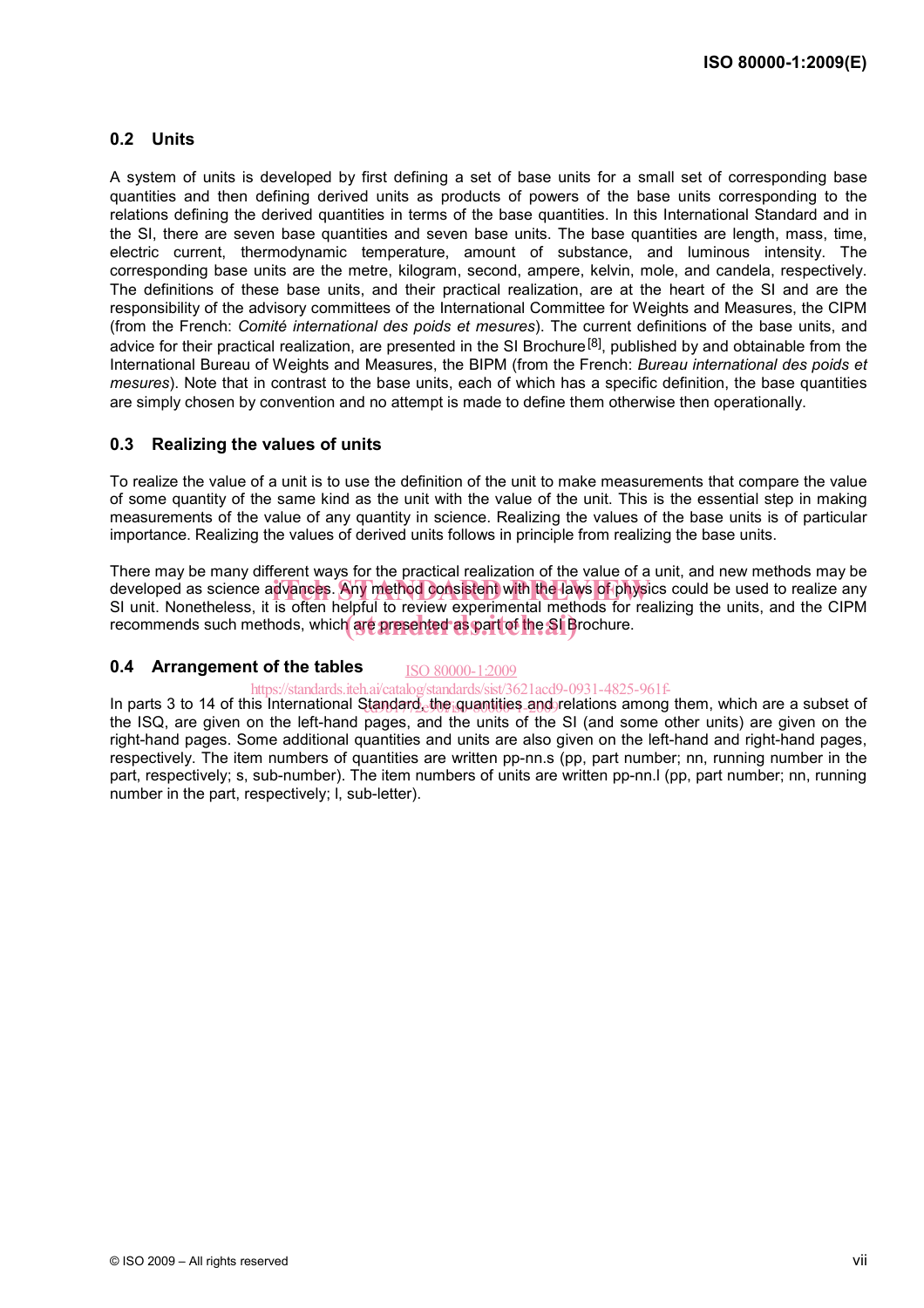# iTeh STANDARD PREVIEW (standards.iteh.ai)

ISO 80000-1:2009 https://standards.iteh.ai/catalog/standards/sist/3621acd9-0931-4825-961fcd9b1772e90f/iso-80000-1-2009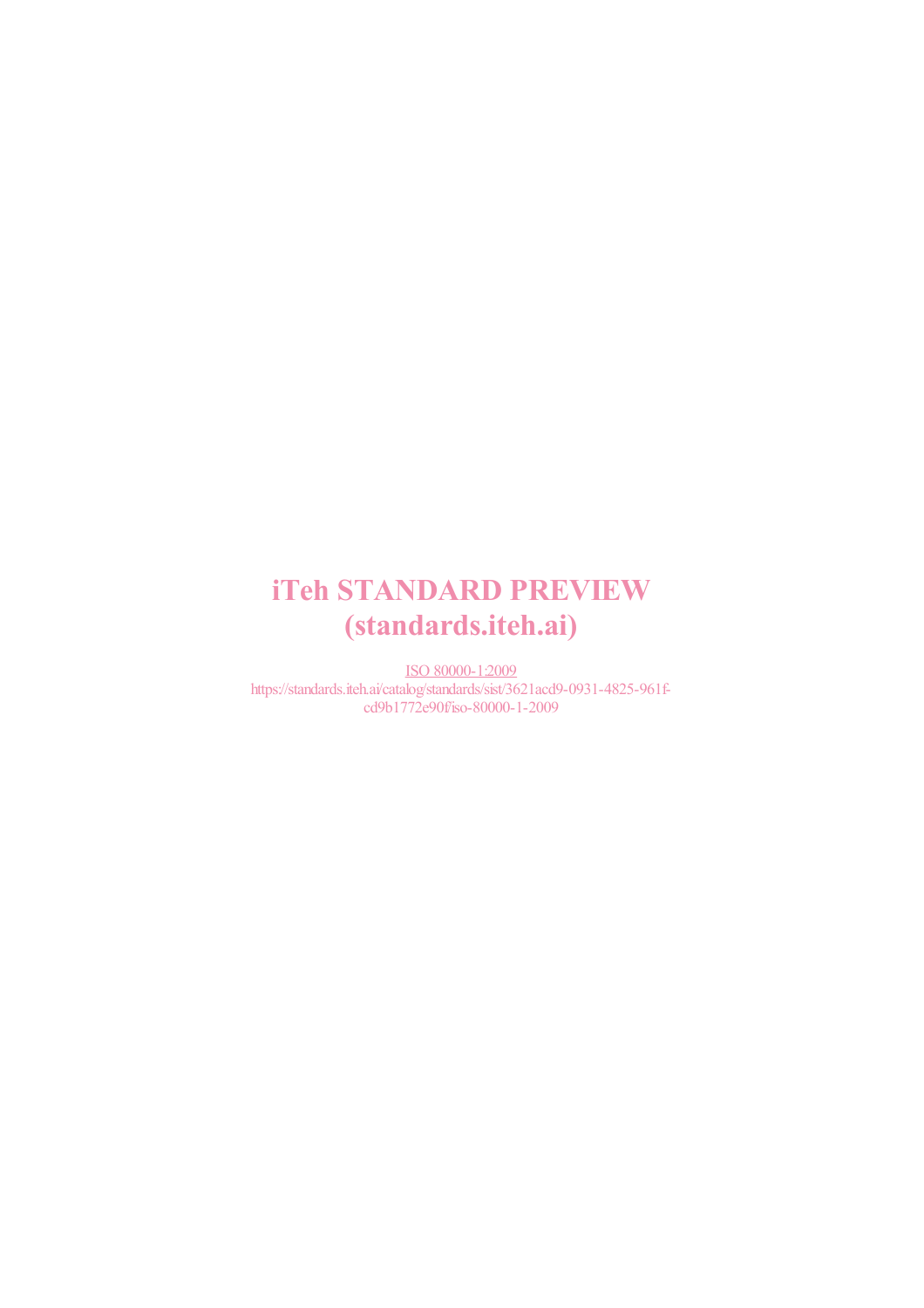# **Quantities and units**

Part 1: **General** 

# **1 Scope**

ISO 80000-1 gives general information and definitions concerning quantities, systems of quantities, units, quantity and unit symbols, and coherent unit systems, especially the International System of Quantities, ISQ, and the International System of Units, SI.

The principles laid down in ISO 80000-1 are intended for general use within the various fields of science and technology, and as an introduction to other parts of this International Standard.

Ordinal quantities and nominal properties are outside the scope of ISO 80000-1.

# iTeh STANDARD PREVIEW

# **2 Normative references**  (standards.iteh.ai)

The following referenced documents are indispensable for the application of this document. For dated references, only the edition cited applies. For undated references, the latest edition of the referenced document (including any amendments) applies. https://standards.iteh.ai/catalog/standards/sist/3621acd9-0931-4825-961fcd9b1772e90f/iso-80000-1-2009

ISO/IEC Guide 99:2007, *International vocabulary of metrology — Basic and general concepts and associated terms (VIM)* 

# **3 Terms and definitions**

For the purposes of this document, the following terms and definitions apply.

NOTE The content in this clause is essentially the same as in ISO/IEC Guide 99:2007. Some notes and examples are modified.

## **3.1**

#### **quantity**

property of a phenomenon, body, or substance, where the property has a magnitude that can be expressed by means of a number and a reference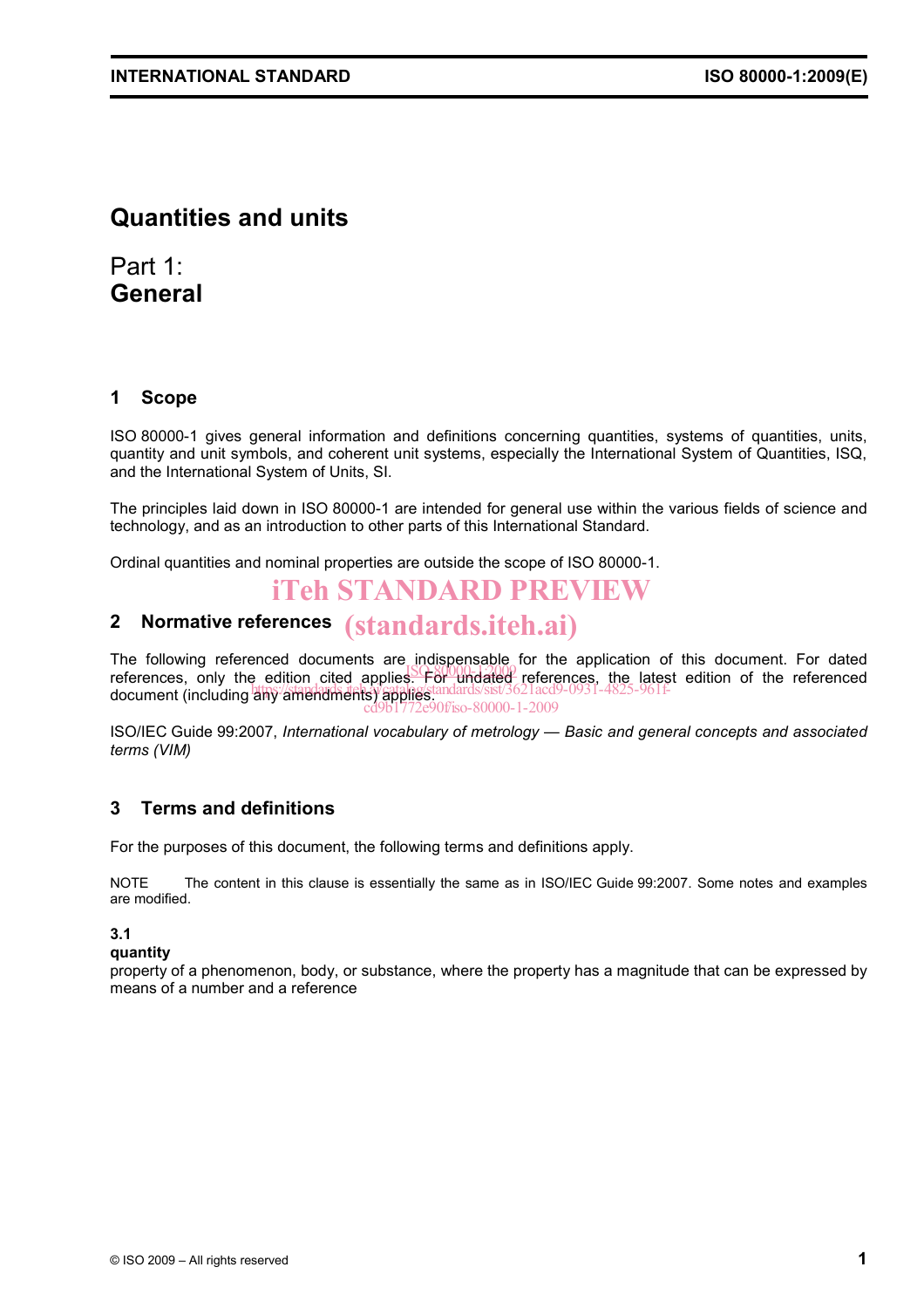NOTE 1 The generic concept 'quantity' can be divided into several levels of specific concepts, as shown in the following table. The left hand side of the table shows specific concepts under 'quantity'. These are generic concepts for the individual quantities in the right hand column.

| length, $l$                        | radius, r                               | radius of circle A, $r_A$ or $r(A)$                                                                        |  |
|------------------------------------|-----------------------------------------|------------------------------------------------------------------------------------------------------------|--|
|                                    | wavelength, $\lambda$                   | wavelength of the sodium D radiation, $\lambda_D$ or $\lambda(Na; D)$                                      |  |
| kinetic energy, $T$<br>energy, $E$ |                                         | kinetic energy of particle $i$ in a given system, $T_i$                                                    |  |
|                                    | heat, $O$                               | heat of vaporization of sample i of water, $Q_i$                                                           |  |
| electric charge, $Q$               |                                         | electric charge of the proton, e                                                                           |  |
| electric resistance, $R$           |                                         | electric resistance of resistor $i$ in a given circuit, $R_i$                                              |  |
| entity B, $c_{\rm B}$              | amount-of-substance concentration of    | amount-of-substance concentration of ethanol in wine sample<br>i, $c_i$ (C <sub>2</sub> H <sub>5</sub> OH) |  |
|                                    | number concentration of entity B, $C_R$ | number concentration of erythrocytes in blood sample $i$ ,<br>$C(\text{Erys}; B_i)$                        |  |
| HRC(150 kg)                        | Rockwell C hardness (150 kg load),      | Rockwell C hardness of steel sample i, HRC, (150 kg)                                                       |  |

NOTE 2 A reference can be a measurement unit, a measurement procedure, a reference material, or a combination of such. For magnitude of a quantity, see 3.19.  $STANDARD$  PREVIEW

NOTE 3 Symbols for quantities are given in the ISO 80000 and IEC 80000 series, *Quantities and units.* The symbols<br>for quantities are written in italics. A given symbol can indicate different quantities. for quantities are written in italics. A given symbol can indicate different quantities.

NOTE 4 A quantity as defined here is a scalar. However, a vector on a tensor, the components of which are quantities, is also considered to be a quantityps://standards.iteh.ai/catalog/standards/sist/3621acd9-0931-4825-961f-

### cd9b1772e90f/iso-80000-1-2009

NOTE 5 The concept 'quantity' may be generically divided into, e.g. 'physical quantity', 'chemical quantity', and 'biological quantity', or 'base quantity' and 'derived quantity'.

NOTE 6 Adapted from ISO/IEC Guide 99:2007, definition 1.1, in which there is an additional note.

#### **3.2**

#### **kind of quantity**

aspect common to mutually comparable quantities

NOTE 1 Kind of quantity is often shortened to "kind", e.g. in quantities of the same kind.

NOTE 2 The division of the concept 'quantity' into several kinds is to some extent arbitrary.

EXAMPLE 1 The quantities diameter, circumference, and wavelength are generally considered to be quantities of the same kind, namely, of the kind of quantity called length.

EXAMPLE 2 The quantities heat, kinetic energy, and potential energy are generally considered to be quantities of the same kind, namely, of the kind of quantity called energy.

NOTE 3 Quantities of the same kind within a given system of quantities have the same quantity dimension. However, quantities of the same dimension are not necessarily of the same kind.

EXAMPLE The quantities moment of force and energy are, by convention, not regarded as being of the same kind, although they have the same dimension. Similarly for heat capacity and entropy, as well as for number of entities, relative permeability, and mass fraction.

NOTE 4 In English, the terms for quantities in the left half of the table in 3.1, Note 1, are often used for the corresponding 'kinds of quantity'. In French, the term *"*nature" is only used in expressions such as "grandeurs de même nature" (in English, "quantities of the same kind").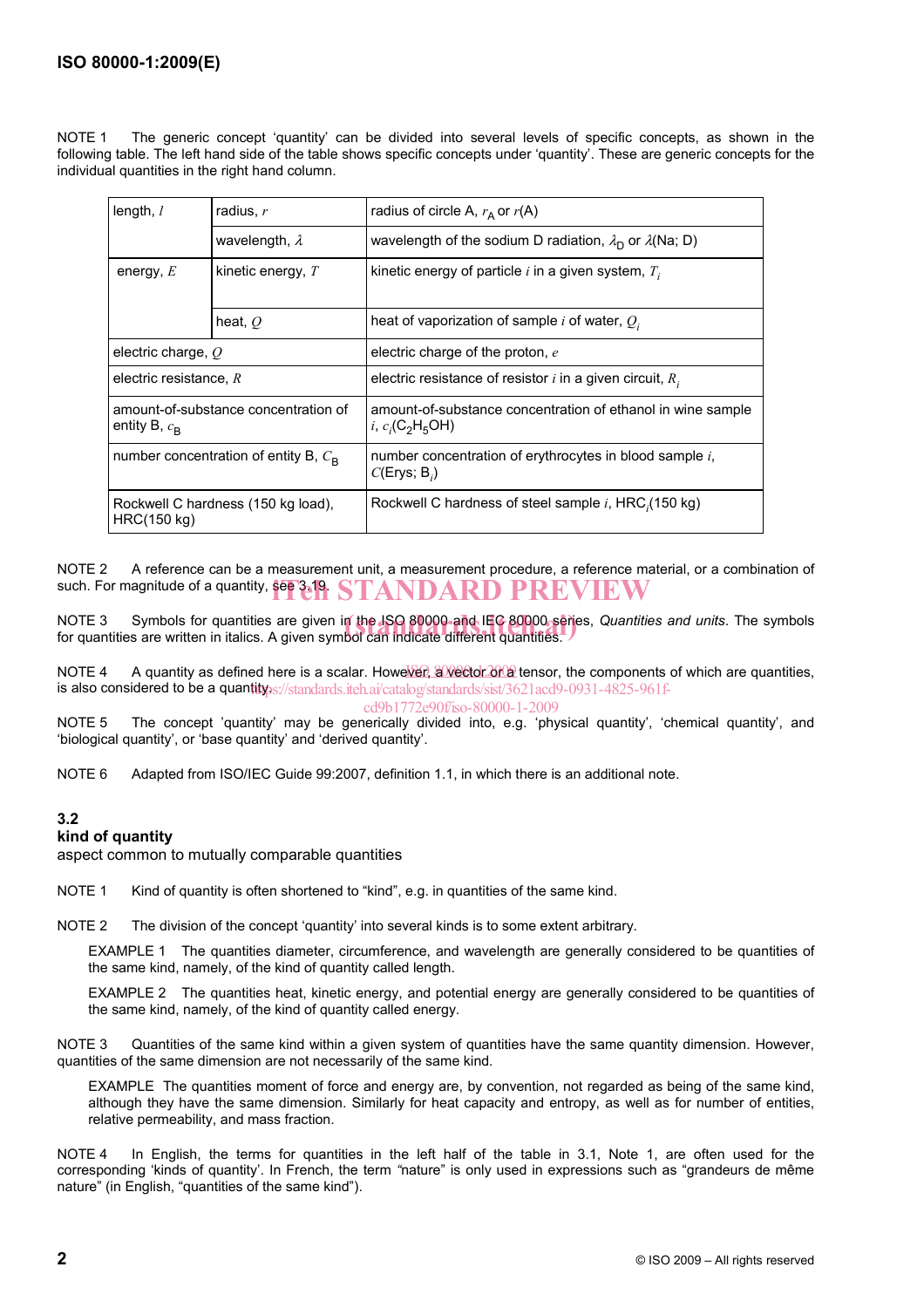NOTE 5 Adapted from ISO/IEC Guide 99:2007, definition 1.2, in which "kind" appears as an admitted term. Note 1 has been added.

### **3.3**

### **system of quantities**

set of quantities together with a set of non-contradictory equations relating those quantities

Ordinal quantities (see 3.26), such as Rockwell C hardness, and nominal properties (see 3.30), such as colour of light, are usually not considered to be part of a system of quantities because they are related to other quantities through empirical relations only.

NOTE 2 Adapted from ISO/IEC Guide 99:2007, definition 1.3, in which Note 1 is different.

### **3.4**

#### **base quantity**

quantity in a conventionally chosen subset of a given system of quantities, where no quantity in the subset can be expressed in terms of the other quantities within that subset

NOTE 1 The subset mentioned in the definition is termed the "set of base quantities".

EXAMPLE The set of base quantities in the International System of Quantities (ISQ) is given in 3.6.

NOTE 2 Base quantities are referred to as being mutually independent since a base quantity cannot be expressed as a product of powers of the other base quantities.

NOTE 3 'Number of entities' can be regarded as a base quantity in any system of quantities.

NOTE 4 Adapted from ISO/IEC Guide 99:2007, definition 1.4, in which the definition is slightly different.

(standards.iteh.ai)

#### **3.5**

#### **derived quantity**

quantity, in a system of quantities, defined in terms of the base quantities of that system https://standards.iteh.ai/catalog/standards/sist/3621acd9-0931-4825-961f-

EXAMPLE In a system of quantities having the base quantities length and mass, mass density is a derived quantity defined as the quotient of mass and volume (length to the power three).

NOTE Adapted from ISO/IEC Guide 99:2007, definition 1.5, in which the example is slightly different.

#### **3.6**

#### **International System of Quantities**

#### **ISQ**

system of quantities based on the seven base quantities: length, mass, time, electric current, thermodynamic temperature, amount of substance, and luminous intensity

NOTE 1 This system of quantities is published in the ISO 80000 and IEC 80000 series *Quantities and units*, Parts 3 to 14.

NOTE 2 The International System of Units (SI) (see item 3.16) is based on the ISQ.

NOTE 3 Adapted from ISO/IEC Guide 99:2007, definition 1.6, in which Note 1 is different.

#### **3.7**

#### **quantity dimension dimension of a quantity**

#### **dimension**

expression of the dependence of a quantity on the base quantities of a system of quantities as a product of powers of factors corresponding to the base quantities, omitting any numerical factor

EXAMPLE 1 In the ISQ, the quantity dimension of force is denoted by dim  $F = LMT^{-2}$ .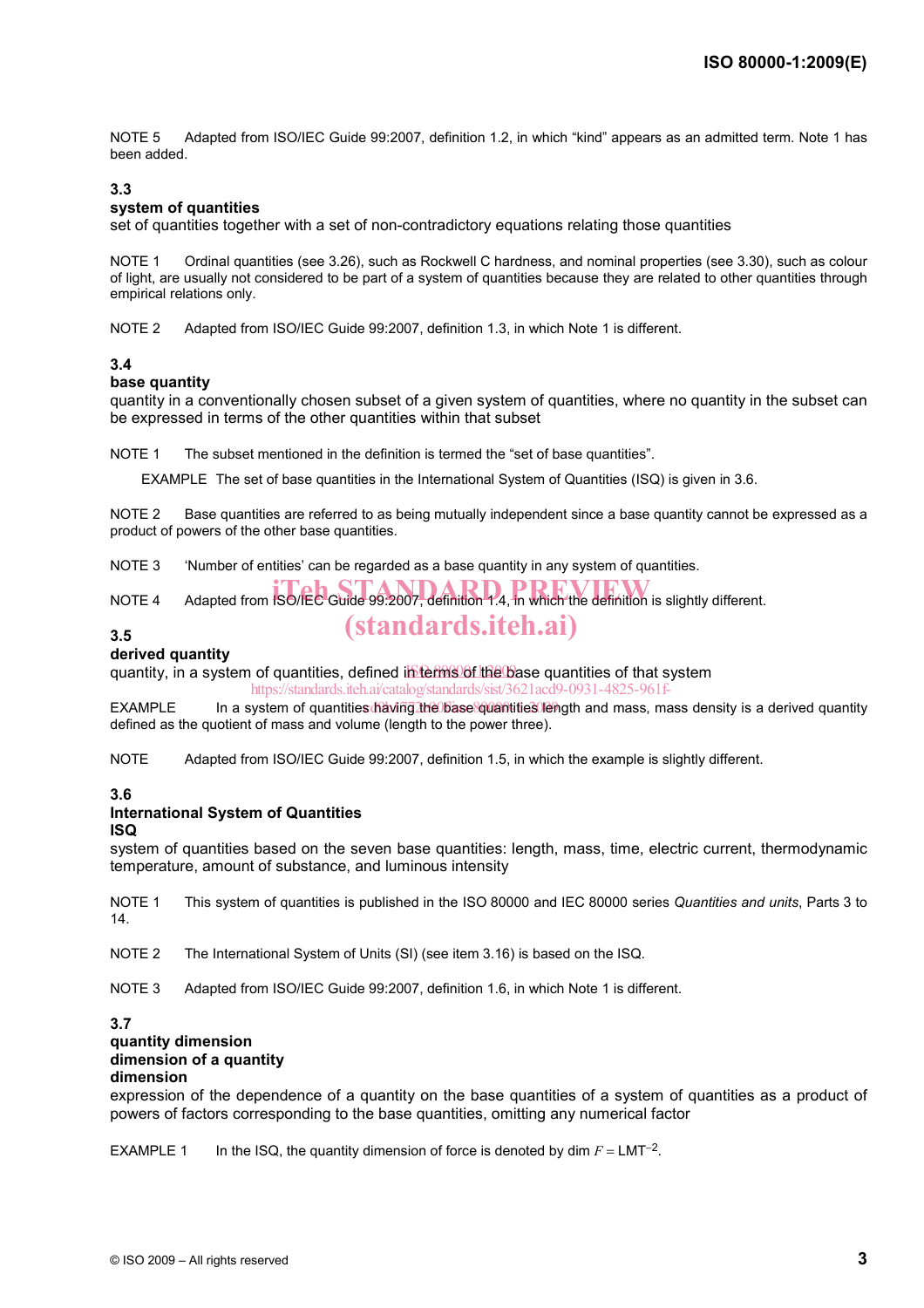EXAMPLE 2 In the same system of quantities, dim  $\rho_B = ML^{-3}$  is the quantity dimension of mass concentration of component B, and ML<sup>-3</sup> is also the quantity dimension of mass density,  $\rho$ .

EXAMPLE 3 The period, *T*, of a particle pendulum of length *l* at a place with the local acceleration of free fall *g* is

$$
T = 2 \pi \sqrt{\frac{l}{g}}
$$
 or  $T = C(g)\sqrt{l}$  where  $C(g) = \frac{2\pi}{\sqrt{g}}$ 

Hence dim  $C(\varrho) = T \cdot L^{-1/2}$ .

NOTE 1 A power of a factor is the factor raised to an exponent. Each factor is the dimension of a base quantity.

NOTE 2 The conventional symbolic representation of the dimension of a base quantity is a single upper case letter in roman (upright) type. The conventional symbolic representation of the dimension of a derived quantity is the product of powers of the dimensions of the base quantities according to the definition of the derived quantity. The dimension of a quantity *Q* is denoted by dim *Q*.

NOTE 3 In deriving the dimension of a quantity, no account is taken of its scalar, vector, or tensor character.

- NOTE 4 In a given system of quantities,
	- quantities of the same kind have the same quantity dimension,
	- ⎯ quantities of different quantity dimensions are always of different kinds, and
	- quantities having the same quantity dimension are not necessarily of the same kind.

# NOTE 5 Symbols representing the dimensions of the base quantities in the ISQ are:  $\pm W$

| <b>Base quantity</b>                       | <b>Symbol for dimension</b>                                                                                                       |
|--------------------------------------------|-----------------------------------------------------------------------------------------------------------------------------------|
| length<br>mass<br>time<br>electric current | <u>ISO 80000-1:2009</u><br>s://standards.iteh.ai/catalog/standards/sist/3621acd9-0931-4825-961f-<br>cd9b1772e90f/iso-80000-1-2009 |
| thermodynamic temperature                  | Θ                                                                                                                                 |
| amount of substance                        | N                                                                                                                                 |
| luminous intensity                         |                                                                                                                                   |

Thus, the dimension of a quantity Q is denoted by dim  $Q = L^{\alpha}M^{\beta}T^{\gamma}\delta^{\Theta\epsilon}N^{\zeta}J^{\eta}$  where the exponents, named dimensional exponents, are positive, negative, or zero. Factors with exponent zero and the exponent 1 are usually omitted. When all exponents are zero, see 3.8.

NOTE 6 Adapted from ISO/IEC Guide 99:2007, definition 1.7, in which Note 5 and Examples 2 and 3 are different and in which "dimension of a quantity" and "dimension" are given as admitted terms.

#### **3.8**

# **quantity of dimension one**

## **dimensionless quantity**

quantity for which all the exponents of the factors corresponding to the base quantities in its quantity dimension are zero

NOTE 1 The term "dimensionless quantity" is commonly used and is kept here for historical reasons. It stems from the fact that all exponents are zero in the symbolic representation of the dimension for such quantities. The term "quantity of dimension one" reflects the convention in which the symbolic representation of the dimension for such quantities is the symbol 1, see Clause 5. This dimension is not a number, but the neutral element for multiplication of dimensions.

NOTE 2 The measurement units and values of quantities of dimension one are numbers, but such quantities convey more information than a number.

NOTE 3 Some quantities of dimension one are defined as the ratios of two quantities of the same kind. The coherent derived unit is the number one, symbol 1.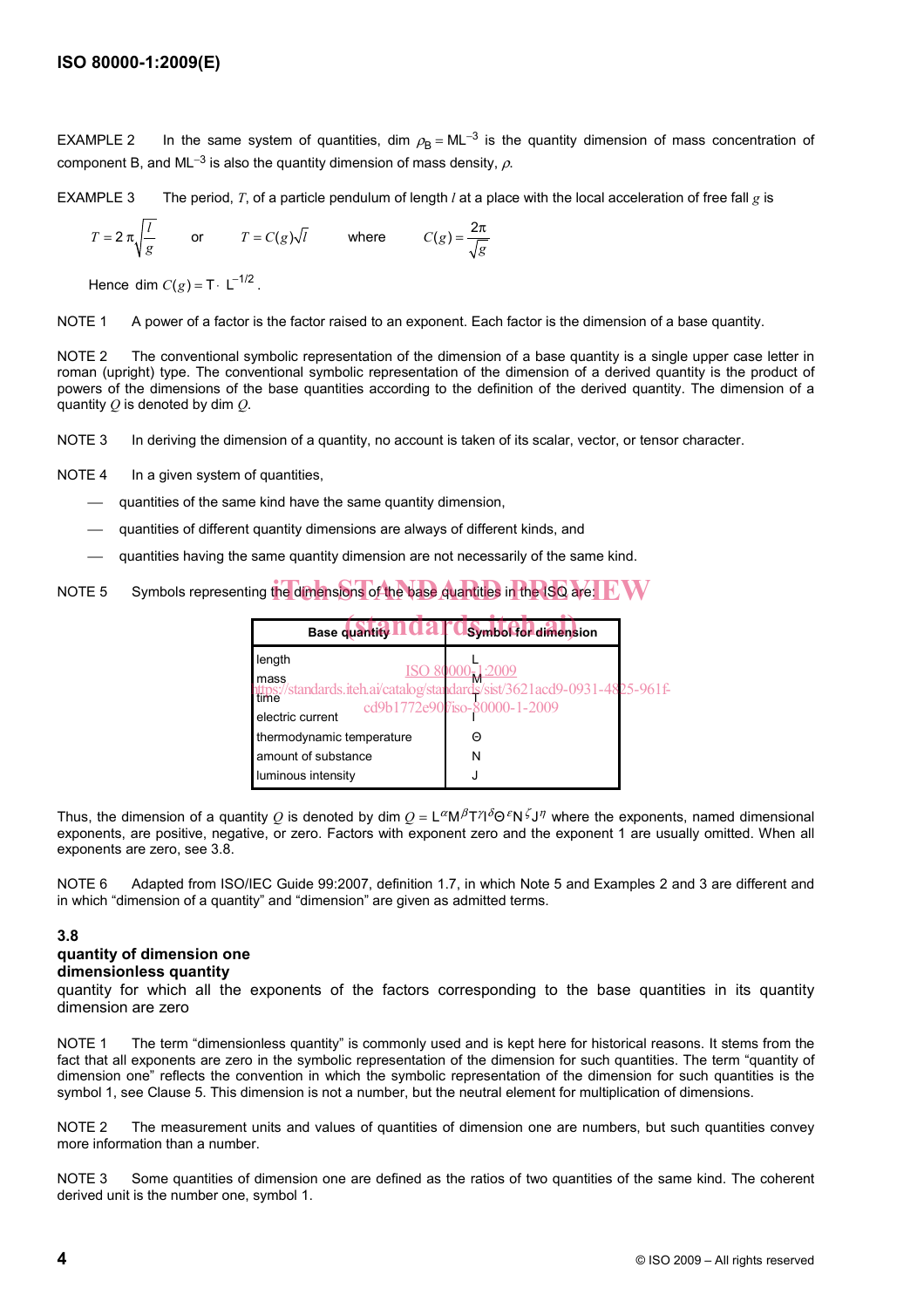EXAMPLE Plane angle, solid angle, refractive index, relative permeability, mass fraction, friction factor, Mach number.

NOTE 4 Numbers of entities are quantities of dimension one.

EXAMPLE Number of turns in a coil, number of molecules in a given sample, degeneracy of the energy levels of a quantum system.

NOTE 5 Adapted from ISO/IEC Guide 99:2007, definition 1.8, in which Notes 1 and 3 are different and in which "dimensionless quantity" is given as an admitted term.

#### **3.9 unit of measurement measurement unit unit**

real scalar quantity, defined and adopted by convention, with which any other quantity of the same kind can be compared to express the ratio of the second quantity to the first one as a number

NOTE 1 Measurement units are designated by conventionally assigned names and symbols.

NOTE 2 Measurement units of quantities of the same quantity dimension may be designated by the same name and symbol even when the quantities are not of the same kind. For example, joule per kelvin and J/K are respectively the name and symbol of both a measurement unit of heat capacity and a measurement unit of entropy, which are generally not considered to be quantities of the same kind. However, in some cases special measurement unit names are restricted to be used with quantities of specific kind only. For example, the measurement unit 'second to the power minus one' (1/s) is called hertz (Hz) when used for frequencies and becquerel (Bq) when used for activities of radionuclides. As another example, the joule (J) is used as a unit of energy, but never as a unit of moment of force, i.e. the newton metre  $(N \cdot m)$ .

NOTE 3 Measurement units of quantities of dimension one are numbers. In some cases, these measurement units are<br>given special names, e.g. radian, steradian, and decibel, or are expressed by quotients such as millimole per given special names, e.g. radian, steradian, and decibel, or are expressed by quotients such as millimole per mole equal to 10<sup>-3</sup> and microgram per kilogram equal to 10<sup>−8</sup>  $\bm{ards}.ite$   $\bm{hi}$ 

NOTE 4 For a given quantity, the short term "unit" is often combined with the quantity name, such as "mass unit" or "unit of mass". ISO 80000-1:2009

https://standards.iteh.ai/catalog/standards/sist/3621acd9-0931-4825-961f-<br>NOTE 5 Adapted from ISO/IEC Guide 99:2007, definition 1.9, in which the definition and Note 2 are slightly different  $\frac{1}{2}$  and in measurement unit" and "unit" are given as admitted terms.

#### **3.10**

#### **base unit**

measurement unit that is adopted by convention for a base quantity

NOTE 1 In each coherent system of units, there is only one base unit for each base quantity.

EXAMPLE In the SI, the metre is the base unit of length. In the CGS systems, the centimetre is the base unit of length.

NOTE 2 A base unit may also serve for a derived quantity of the same quantity dimension.

EXAMPLE The derived quantity rainfall, when defined as areic volume (volume per area), has the metre as a coherent derived unit in the SI.

NOTE 3 For number of entities, the number one, symbol 1, can be regarded as a base unit in any system of units. Compare Note 3 in 3.4.

NOTE 4 Adapted from ISO/IEC Guide 99:2007, definition 1.10, in which the example in Note 2 is slightly different. The last sentence in Note 3 has been added.

#### **3.11**

## **derived unit**

measurement unit for a derived quantity

EXAMPLE The metre per second, symbol m/s, and the centimetre per second, symbol cm/s, are derived units of speed in the SI. The kilometre per hour, symbol km/h, is a measurement unit of speed outside the SI but accepted for use with the SI. The knot, equal to one nautical mile per hour, is a measurement unit of speed outside the SI.

[ISO/IEC Guide 99:2007, 1.11]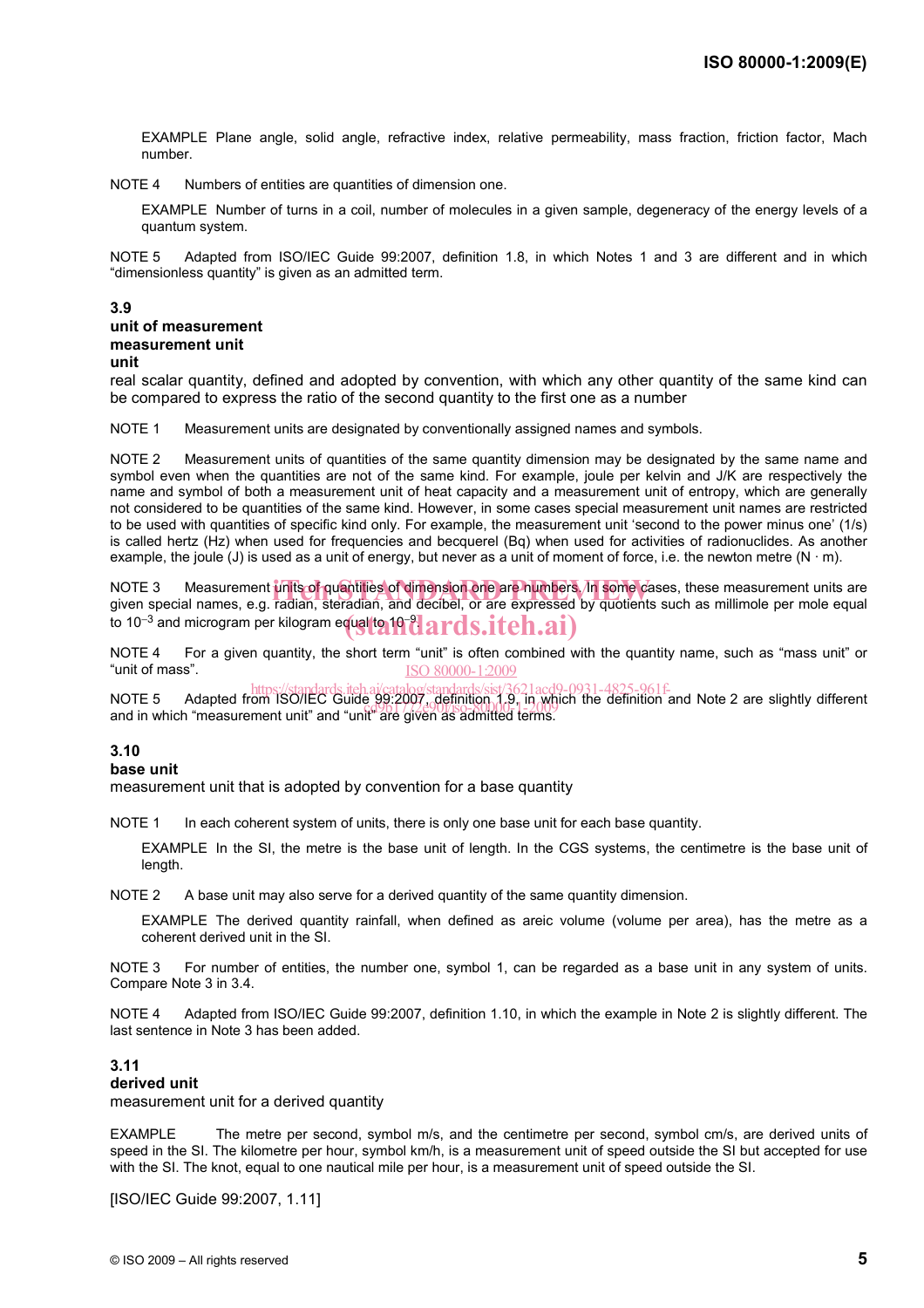## **3.12**

### **coherent derived unit**

derived unit that, for a given system of quantities and for a chosen set of base units, is a product of powers of base units with no other proportionality factor than one

NOTE 1 A power of a base unit is the base unit raised to an exponent.

NOTE 2 Coherence can be determined only with respect to a particular system of quantities and a given set of base units.

EXAMPLE If the metre, the second, and the mole are base units, the metre per second is the coherent derived unit of velocity when velocity is defined by the quantity equation  $v = dr/dt$  and the mole per cubic metre is the coherent derived unit of amount-of-substance concentration when amount-of-substance concentration is defined by the quantity equation  $c = n/V$ . The kilometre per hour and the knot, given as examples of derived units in 3.11, are not coherent derived units in such a system of quantities.

NOTE 3 A derived unit can be coherent with respect to one system of quantities but not to another.

EXAMPLE The centimetre per second is the coherent derived unit of speed in a CGS system of units but is not a coherent derived unit in the SI.

NOTE 4 The coherent derived unit for every derived quantity of dimension one in a given system of units is the number one, symbol 1. The name and symbol of the measurement unit one are generally not indicated.

[ISO/IEC Guide 99:2007, 1.12]

### **3.13**

**3.14** 

### **system of units**

system of units<br>set of base units and derived units, together with their multiples and submultiples, defined in accordance with given rules, for a given system of quantitie $\color{red}(\mathbf{standard} s.\mathbf{iteh}.\mathbf{ai})$ 

[ISO/IEC Guide 99:2007, 1.13]

ISO 80000-1:2009

cd9b1772e90f/iso-80000-1-2009

https://standards.iteh.ai/catalog/standards/sist/3621acd9-0931-4825-961f-

## **coherent system of units**

system of units, based on a given system of quantities, in which the measurement unit for each derived quantity is a coherent derived unit

EXAMPLE Set of coherent SI units and relations between them.

NOTE 1 A system of units can be coherent only with respect to a system of quantities and the adopted base units.

NOTE 2 For a coherent system of units, numerical value equations have the same form, including numerical factors, as the corresponding quantity equations. See examples of numerical value equations in 3.25.

NOTE 3 Adapted from ISO/IEC Guide 99:2007, definition 1.14, in which Note 2 is different.

# **3.15**

# **off-system measurement unit**

**off-system unit** 

measurement unit that does not belong to a given system of units

EXAMPLE 1 The electronvolt (≈ 1,602 18 × 10<sup>-19</sup> J) is an off-system measurement unit of energy with respect to the SI.

EXAMPLE 2 Day, hour, minute are off-system measurement units of time with respect to the SI.

NOTE Adapted from ISO/IEC Guide 99:2007, definition 1.15, in which Example 1 is different and in which "off-system unit" is given as an admitted term.